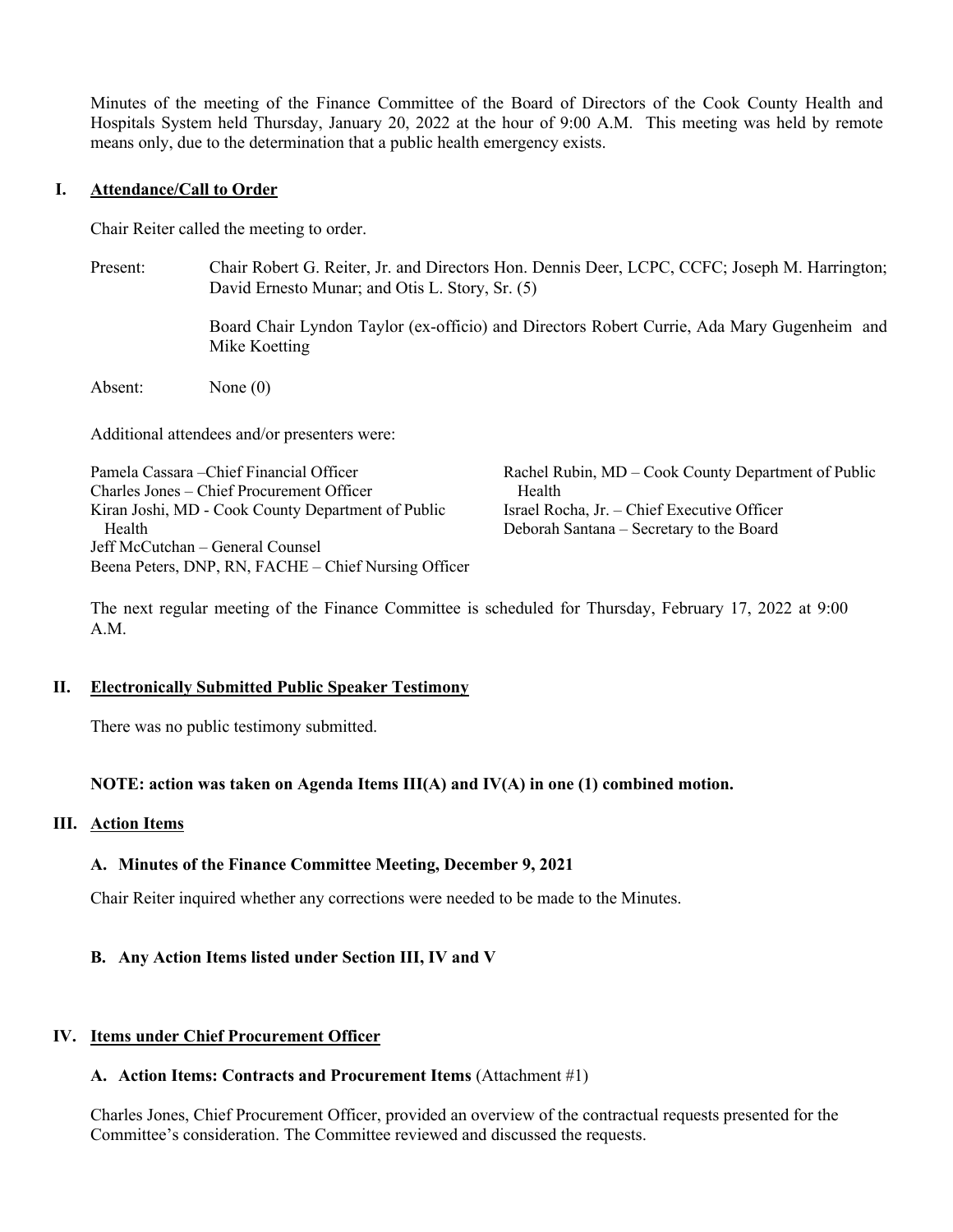## **IV. Items under Chief Procurement Officer**

### **A. Action Items: Contracts and Procurement Items (continued)**

During the review of request number 6 (contract with Habilitative Systems, Inc. for services relating to the Community Triage and Wellness Center), Director Story raised a question regarding receiving follow-up reports on the effectiveness of programs such as this. Chair Reiter stated that this does occur on occasion, when requested; sometimes it makes more sense, depending on the subject matter, to have that follow-up report presented at one of the other committees or at the Board level.

Director Koetting noted that most contracts have effectiveness and compliance requirements that are required to be regularly assessed by the using department and Supply Chain Management staff. Additionally, the Audit and Compliance Committee, and by extension, the Board, receives Internal Audit reports on that type of subject matter.

Chair Reiter stated that he will discuss this further with Mr. Rocha and staff to find the most efficient way to address the Committee's interest in follow-up reports on certain contracts/programs. Director Deer added that he would like to see a mechanism developed to determine which contracts/programs would be subject to follow-up, along with frequency, etc.

### **B. Report on Minority and Women-Owned Business Enterprise (M/WBE) Participation** (Attachment #2)

**C. Report of Emergency Purchases –** five (5) presented (Attachment #3)

Mr. Jones provided an overview of the reports presented. The Committee reviewed and discussed the information.

## **V. Items under the Chief Financial Officer**

### **A. Action Items: Receive and file CCH grant award-related items**

There were no grant award-related items presented.

## **B. Report – Interim FY2021 Financials** (Attachment #4)

Pamela Cassara, Chief Financial Officer, provided an overview of the Report. The Committee reviewed and discussed the information.

The presentation included information on the following subjects:

- Executive Summary: Statement of Financial Condition
- Financial Results November 30, 2021 FYTD
- CCH Vendor Contract Savings to Date
- CCH Health Providers Revenue November 30, 2021: Revenue Operating Indicators
- CCH 12 Month Patient Activity Levels
- Patient Activity Indicators FYTD 2021
- CCH Health Providers Revenue November 30, 2021: Payer Mix Analysis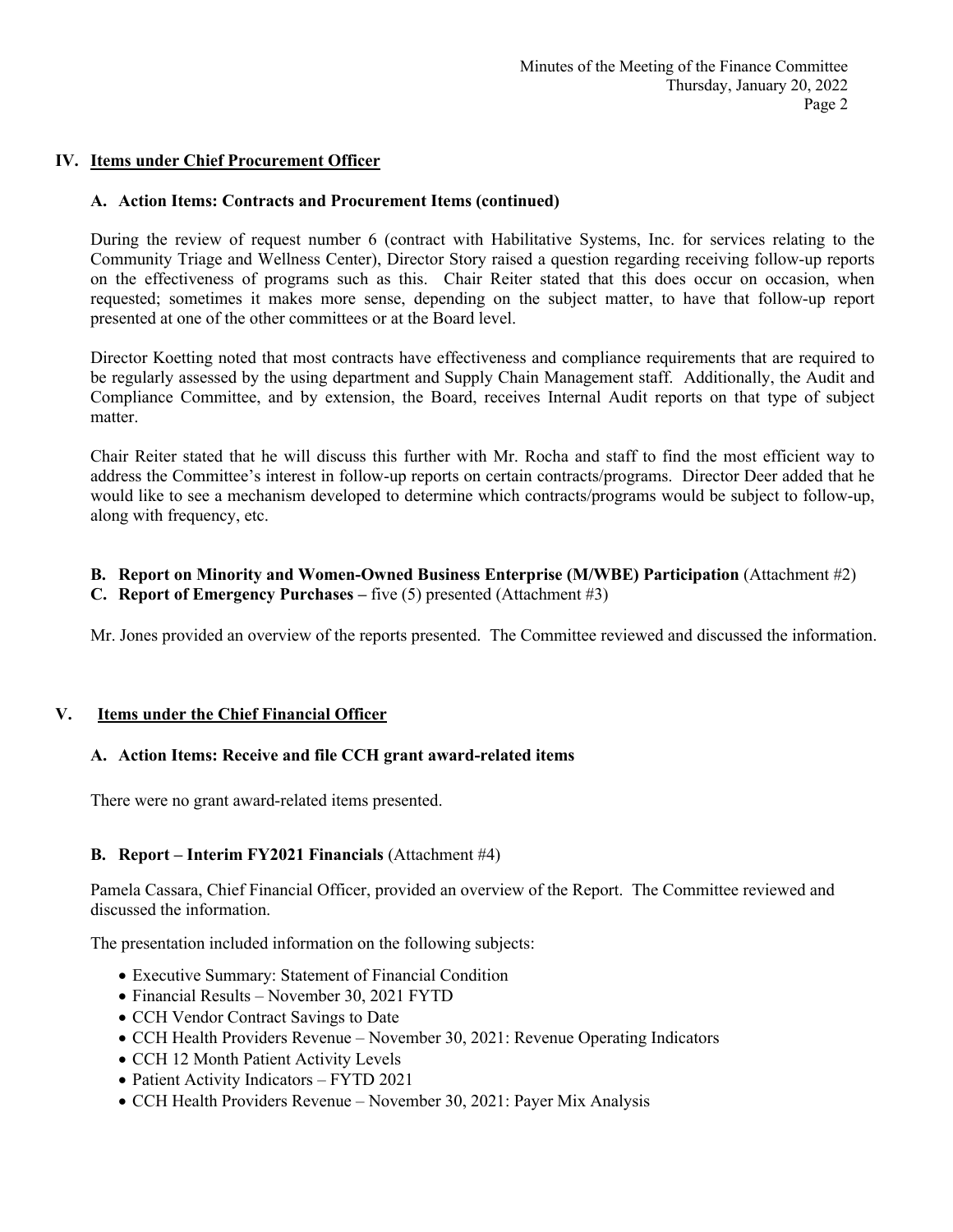## **V. Items under the Chief Financial Officer**

### **B. Report – Interim FY2021 Financials (continued)**

- Financial Key Performance Indicators 2021
- Denials November 30, 2021
- CCH Cash YTD Target vs. Actual
- Health Plan Services Financial Results November 30, 2021
- Medicare Financial Results November 30, 2021
- CountyCare Medical Loss Ratio

Director Harrington, seconded by Director Story, moved to:

- Accept Item III(A) December 9, 2021 Finance Committee Meeting Minutes; and
- Approve Item IV(A) Contracts and Procurement Items containing request numbers 1 through 29, subject to completion of review by Contract Compliance

A roll call vote was taken, the votes of yeas and nays being as follows:

Yeas: Chair Reiter and Directors Deer, Harrington, Munar and Story (5)

Nays: None (0)

Absent: None (0)

THE MOTION CARRIED UNANIMOUSLY.

# **VI. Adjourn**

As the agenda was exhausted, Chair Reiter declared the meeting ADJOURNED.

Respectfully submitted, Finance Committee of the Board of Directors of the Cook County Health and Hospitals System

XXXXXXXXXXXXXXXXXXXXXX Robert G. Reiter, Jr., Chair

Attest:

XXXXXXXXXXXXXXXXXXXXXX Deborah Santana, Secretary